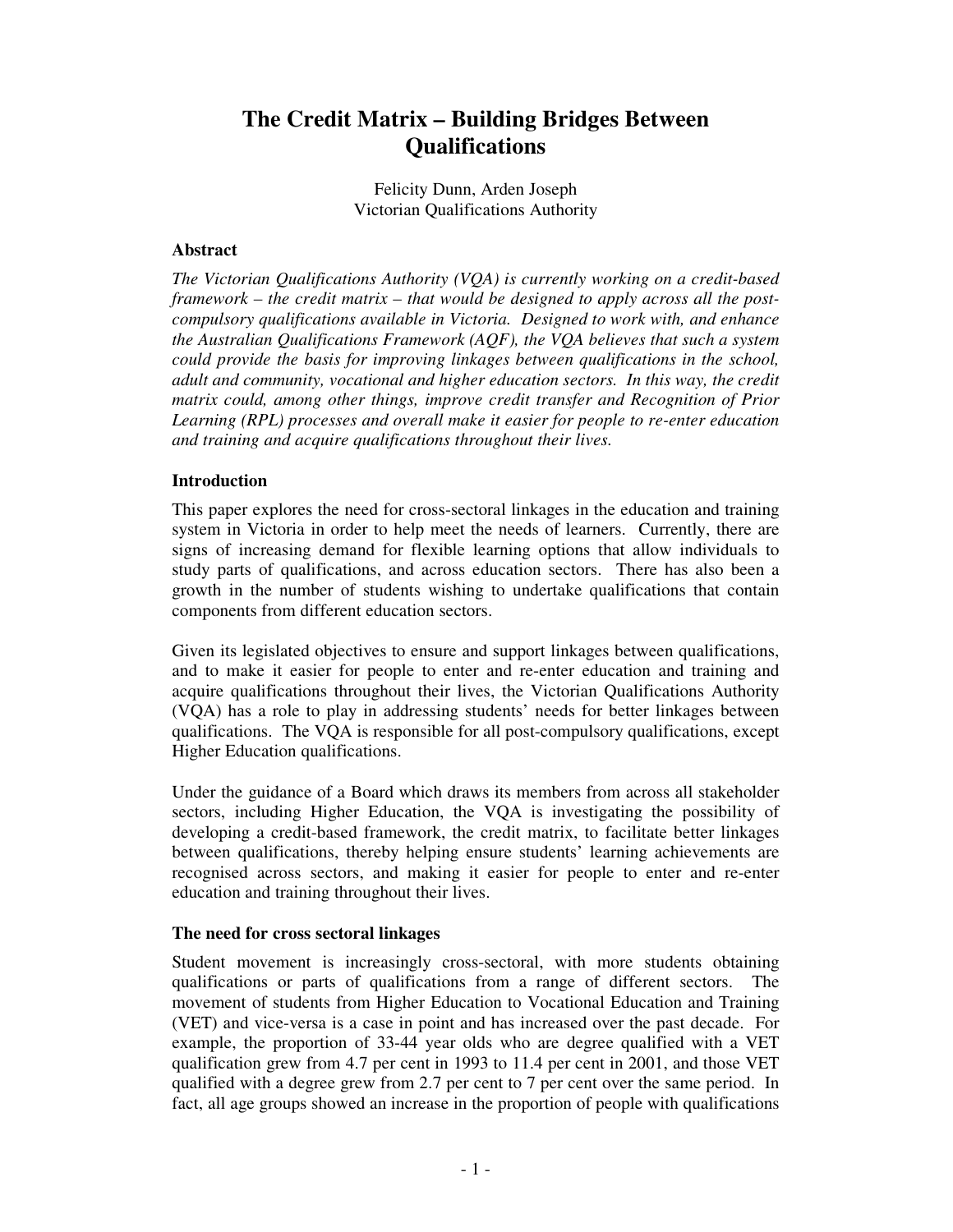from several education sectors over this period.<sup>1</sup> Overall, the number of people enrolled in VET who had a degree or higher qualification has grown from 3.4 per cent in 1995 to 4.8 per cent in 2001.<sup>2</sup>

The decision to study courses and subjects from both TAFE and university is a deliberate one on the part of many individuals, with university graduates citing a need to build industry specific skills as their main reason for study at TAFE.<sup>3</sup> Indeed, the Australian Vice-Chancellors Committee, in its submission to the Higher Education Review, wrote that:

"The imbalance in qualification linkages needs to be addressed…*Varieties of Learning* is strangely hesitant about this issue, listing a number of difficulties that, as it acknowledges, equally apply to VET as to university pathways. An effective set of pathways has to operate on the basis that movement in all directions is worthwhile, overcoming assumptions of a necessary path 'upwards' to university."<sup>4</sup>

VET qualifications or modules are increasingly being combined with senior secondary school study, with an increasing number of students choosing to either study VET subjects as part of their Victorian Certificate of Education (VCE), or to undertake the new Victorian Certificate of Applied Learning (VCAL) which incorporates curriculum that can be drawn from a number of education sectors. For example, the number of students who chose to study one or more VET subjects as part of their VCE grew by 230 per cent from 1996 to 1999. 5 The new VCAL has also enjoyed a growth in student uptake, from 5300 students enrolled in 2003 to an estimated 6800 in 2004.

Further, the move towards incorporating work-placements and VET into Years 11 and 12 has helped improve retention rates. A survey in 2003 showed that 30 per cent of students in the Geelong region felt that a VET program as part of their schooling helped them decide to stay on at school.<sup>6</sup> The more flexible curriculum of the VCAL has also played a part in retention, with "33 per cent of [VCAL enrolled] students surveyed saying they would have left school if VCAL were not available to them."<sup>7</sup>

<sup>1</sup> Tom Karmel and Nhi Nguyen, (2003) *Australia's tertiary education sector: paper presented to the Centre for Economics of Education and Training 7 th National Conference* National Centre for

Vocational Education Research

<sup>2</sup> Department of Education, Science and Training (2002) *Varieties of Learning* http://www.backingaustraliasfuture.gov.au/publications/varieties\_of\_learning/3.htm

<sup>3</sup> National Board of Employment, Education and Training (1995) "Cross-sectoral collaboration in Post-Secondary Education and Training" http://www.dest.gov.au/nbeet/publications/pdf/95\_15.pdf Accessed 27 January 2004, p. 46

<sup>4</sup> Australian Vice-Chancellors' Committee, (2002) *Forward from the Crossroads: pathways to effective and diverse Australian Universities - The AV-CC Submission to to the Higher Education Review*, Canberra, http://www.backingaustraliasfuture.gov.au/submissions/issues\_sub/pdf/i354.pdf Accessed 1 February 2004 p. 57

<sup>5</sup>Derived from: John Polesel, Richard Teese, Kate O'Brien, (1999) *Destinations of VET in Schools Programs in 1998* Department of Education, Employment and Training, Victoria,

http://www.sofweb.vic.edu.au/voced/research/pdf/VET\_98(txt).pdf p. 7 Accessed 29 January 2004 <sup>6</sup>Robyn Dolheguy, Jenny Dalton, Carmel Wilde and John Henry, (2003) *Geelong Region VET Student Survey* Smart Geelong Region LLEN p. 11

<sup>&</sup>lt;sup>7</sup> Education Times, "VCAL leads path to success" October 9, 2003, Vol 11 No. 16, Department of Education and Training, Melbourne p. 1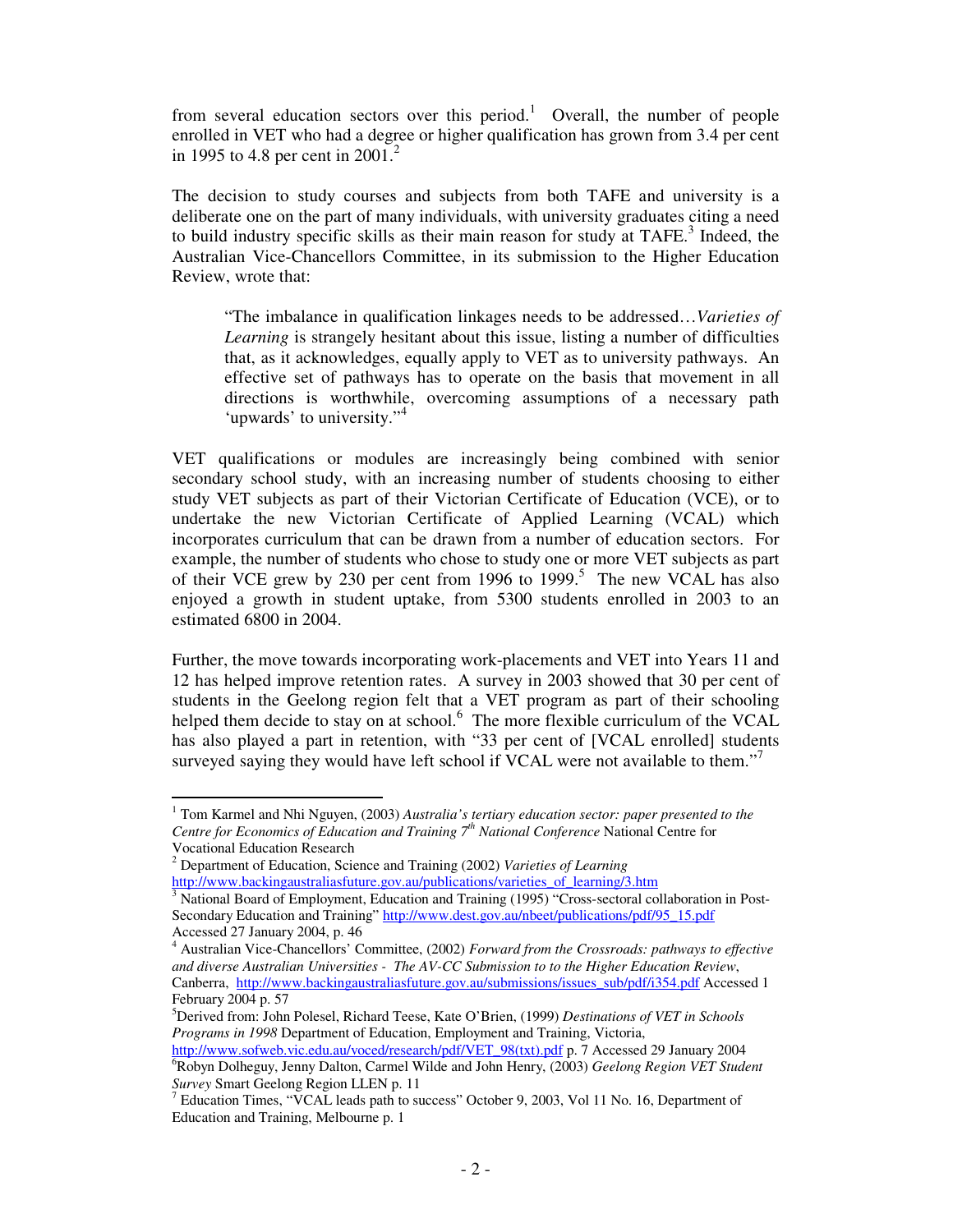ACE has for some young people played a part in helping keep them engaged with learning. For instance, "some ACE providers operate in partnership with schools, codelivering programs or taking students after referral from, and in consultation with schools to ensure students stay engaged in the learning process."<sup>8</sup> The partnerships between schools and ACE are thus another tool where different approaches in delivery are able to help students stay engaged in learning.

Importantly, Adult and Community Education centres (ACE) have found themselves increasingly providing for the needs of young people in terms of building vocational and employment skills. The ACE sector in Victoria has found that its provision of Vocational programs for all age groups but especially 15-24 year olds has grown significantly, and that provision of Employment Skills programs for 15-19 year olds has more than doubled.<sup>9</sup>

Yet despite this growth, linkages between ACE and TAFE still leave a lot to be desired: a study conducted in 2001 found that just over half of ACE providers considered linkages in the forms of credit transfer from ACE VET to mainstream VET to be *limited* or *very limited.* 10 Further, the study found that there is a lack of consistency in credit decisions (eg two people completing the same course receiving different credit), that there is an excessive need for ACE students to resort to RPL as a means of linking their completed course with mainstream VET and that there was a lack of recognition of ACE course credentials as legitimate providers of VET, with "consequent need for ACE to repeatedly justify course outcomes to mainstream VET for credit transfer purposes."<sup>11</sup>

Credit transfer is not much better between TAFE and Higher Education. In 2001, only around 7 per cent (15300) of students were admitted to Higher Education on the basis of a completed TAFE qualification. In total, only around 2.3 per cent (5000) received any credit at a Higher Education institution for prior study completed at TAFE.<sup>12</sup> Admittedly, the 7 per cent figure has been questioned by researchers before because of the method of data collection.<sup>13</sup> According to Gavin Moodie, decisions on student admissions to Higher Education institutions are typically taken by specialist selection officers in November-January each cycle, but data on basis of admission is collected by some institutions during the enrolment period in February-March, and authorised by program coordinators, who are not the same as selection officers.<sup>14</sup> Thus, "the statistical part of enrolment is of little interest and more of an annoyance to

<sup>8</sup> Doheguy et al. *Op. Cit.* p. 21

<sup>9</sup> Department of Education and Training, (2003), *Ministerial Statement on Adult Community Education: Consultation Discussion Paper,* State of Victoria p. 7

<sup>10</sup> John Saunders, (2001) *ACE VET Linkages: provider, student and industry views,* AVETRA Conference Paper http://www.avetra.org.au/abstracts\_and\_papers\_2001/Saunders\_full.pdf Accessed 21 January 2004, p. 4 11 Ibid. p. 4

<sup>12</sup> Department of Education, Science and Training (2002) *Varieties of Learning* http://www.backingaustraliasfuture.gov.au/publications/varieties\_of\_learning/3.htm Accessed 2 February 2004

<sup>&</sup>lt;sup>13</sup> Gavin Moodie, (2002) "VET Higher Ed Transfers and the structure of tertiary education" AVETRA Conference Paper http://www.avetra.org.au/abstracts\_and\_papers\_2003/Moodie.pdf Accessed 2 February 2004, p. 7

 $14$  Ibid. p. 7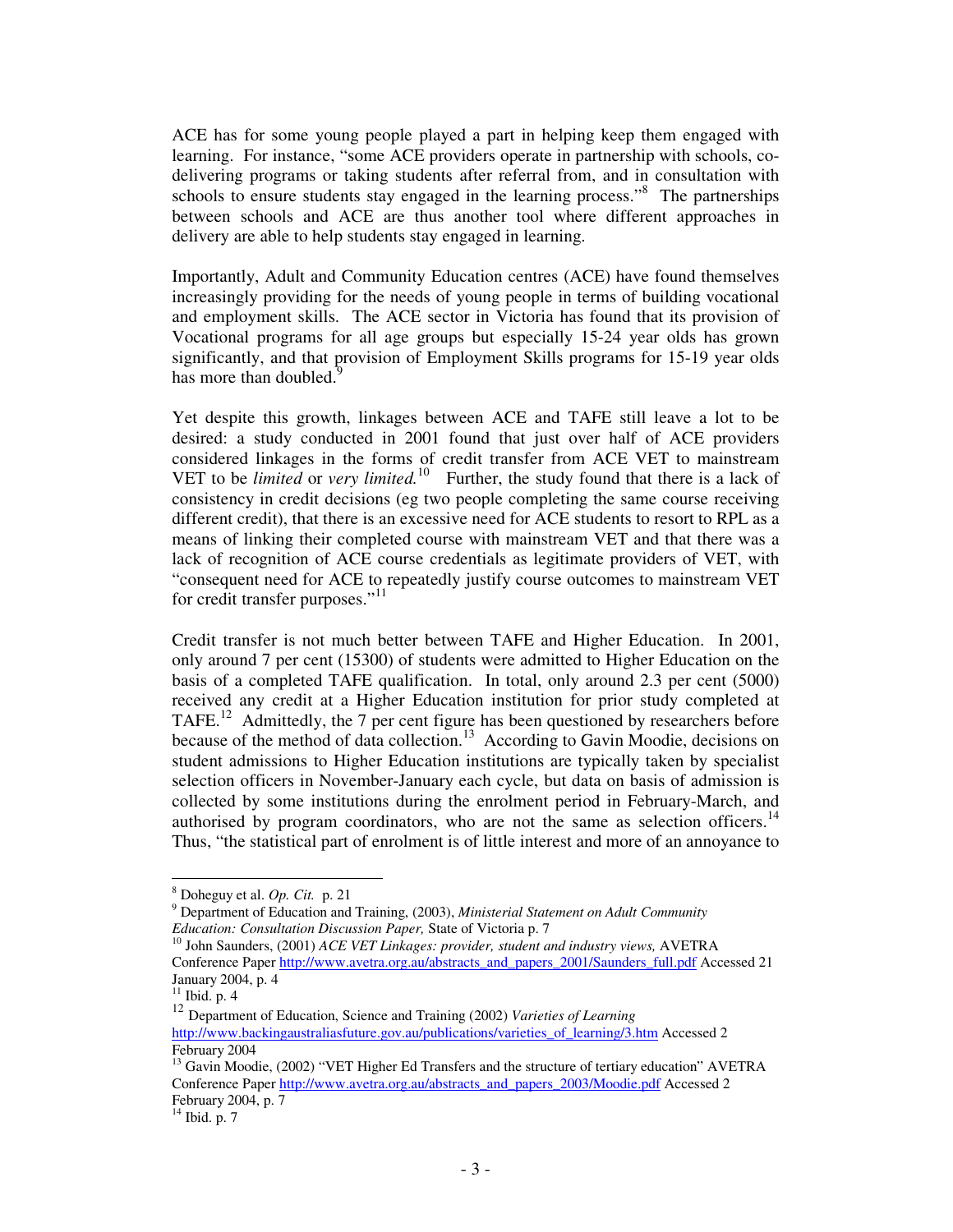students and the staff who are enrolling them under considerable pressure of time and other circumstances."<sup>15</sup> In this way, then, the reliability of the data on basis for admission is questionable.

Nevertheless, data which is available shows that learning is increasingly undertaken at the initiative, and expense of, the individual, with studies of industry training showing that individuals are taking more responsibility for their education and learning. For instance, various studies show that casual employees undertake the same amount of external training as permanent employees, but are more likely to bear the entire cost themselves, and that businesses are increasingly acting as an education broker to individuals rather than providing direct training.<sup>16</sup> In response to individuals taking control of their own learning, one of the strategies of the Victorian Government is to "make the [education and training] system more responsive to the needs of individuals."<sup>17</sup>

Further, students (particularly older) choose to study only parts of qualifications to help fill specific skill gaps. Older workers who participate in structured training are more likely to undertake 'single module' and non-award courses.<sup>18</sup> In 2003 26 per cent of those people who chose to complete only one or more modules rather than a whole qualification did so because "got what they wanted out of their study."<sup>19</sup> In other words, for many learners, it is not the qualification that is important but rather the specific parts of the qualification that can be used to update or supplement skills. However, records of the very specific sets of knowledge which individuals acquire throughout their lives are not always easily accessed: individuals may complete some whole qualifications, and/or units or modules from any number of different institutions in a number of different fields, making it difficult to keep track of achievements. Indeed, focus groups commissioned by ANTA found that employers and individuals alike "share a desire for…some central way of recognizing and recording skills and experience."<sup>20</sup> Further, "they want much greater capacity to mix and match training products – more short courses and the ability to package a qualification from different components."<sup>21</sup>

There is also a need to make it easier to recognise different types of learning, including the learning completed at work, through community-based activities or through other means. Recognition of Prior Learning (RPL) is "virtually nonexistent"<sup>22</sup> in non-accredited, general and preparatory VET programs, so these are excluded from the national figure of 4 per cent of total students in 2001 having

 $15$  Ibid. p. 7

<sup>16</sup>Andrew Smith, (1999) project number cp9818, *Creating a future: Training, learning and the older person,* http://www.ncver.edu.au/cgi-bin/gda.pl?id=1756 Accessed 27 January 2004

<sup>17</sup> Department of Education and Training (2003) *Corporate Plan 2003-*06 State of Victoria, Department of Education and Training p. 9

<sup>18</sup> Clive Chappell, Geof Hawke, Carl Rhodes, Nicky Solomon, *Major Research Program for Older Workers: Stage 1 – the conceptual framework*, The Oval Research Centre http://www.oval.uts.edu.au/publications/index.html Accessed 20 January 2004 p. 10

<sup>19</sup> NCVER, (2003) *Student Outcomes Survey 2003* ANTA, p. 15

<sup>20</sup> Quay Connection, Research Forum and Albany Consulting for ANTA, (2002) *National Strategy for VET 2004-2010: Report on Focus Group Research* p. 3

 $21$  Ibid. p. 3

<sup>&</sup>lt;sup>22</sup> K. Bowman, B. Clayton, A. Bateman, B. Knight, P Thomson, J. Hargreaves, K. Blom and M Enders (2003) *Recognition of Prior Learning in the VET Sector,* NCVER, Adelaide p. 7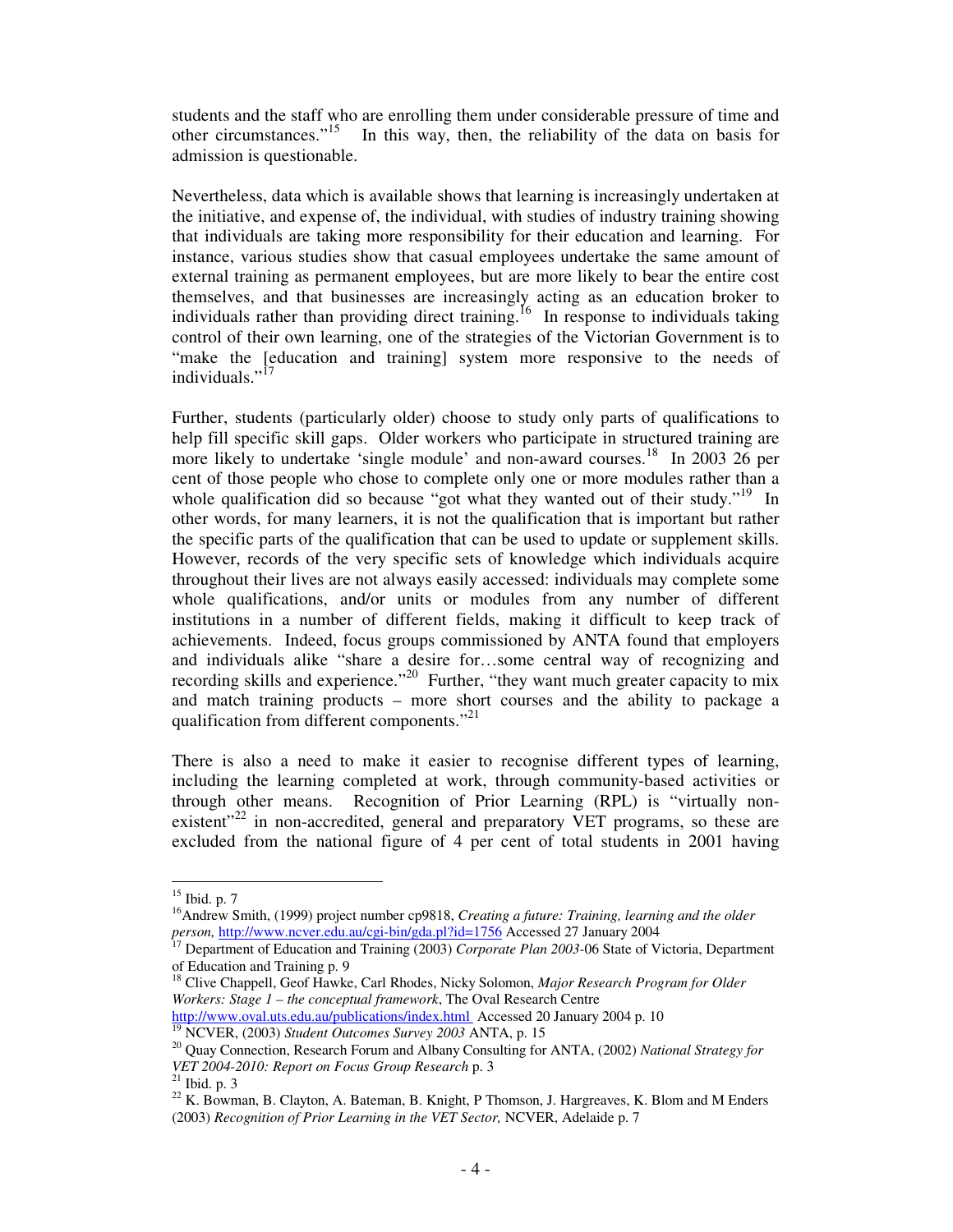received some  $RPL<sup>23</sup>$  Rob Stowell observes that RPL is costly to establish and difficult to administer, so that "in too many cases learners are either deterred or discouraged by the processes involved and do not proceed with the recognition process."<sup>24</sup> However, the AQTF's requirement that all RTOs offer RPL to applicants on enrolment<sup>25</sup> is a means to increase the number of students taking advantage of RPL in the VET sector.

There are other arrangements also, that help reduce the need for students to repeat learning they have already successfully achieved. For instance, mutual recognition under the AQTF involves the recognition and acceptance of qualifications and Statements of Attainment by other registered training organisations (RTOs) and it enables students to receive national recognition for their achievements. In terms of recognising learning from other educational sectors, there have been steps made, such as the development of credit transfer and articulation arrangements between particular universities and TAFE institutes, either at the institutional level, or more commonly, the faculty level.<sup>26</sup>

However, as Leesa Wheelahan observes, cross-sectoral "arrangements, where they exist, are often sporadic and, as courses change or develop, require much attention to maintain them."<sup>27</sup> A difficulty in 'bridging the divide' between TAFE and Higher Education is the different approach to learning, with the former dominated by competency-based training and the latter being more content driven.<sup>28</sup> The building of links between ACE and VET qualifications face a similar challenge, in that ACE delivers its courses in an informal, and less structured environment, while VET is much more driven towards helping students achieve a specific competency in a much more structured setting. However there is a lack of a common, over-arching measure to compare different types of learning, across sectors. Such a tool, the VQA contends, may provide the missing link to help bridge the divide between the education sectors.

#### **Victoria's response: the credit matrix**

In response to the need to improve cross-sectoral linkages between qualifications, and to redress the lack of a common measure for learning, irrespective of provider or teaching approach, the Victorian Qualifications Authority (VQA) is currently investigating the possibility of developing a credit-based framework for postcompulsory qualifications across Victoria. Named the 'Credit matrix', the project aims to allocate a level (for difficulty of learning) and points (for amount of average designed learning time) to all the accredited units available within the postcompulsory system, whether offered at school, VET, ACE or Higher Education. By having a common means to describe learning, wherever it occurs, it is hoped the credit matrix could provide the basis for facilitating more flexible study options,

 $^{23}$  Ibid.

<sup>24</sup> Rob Stowell, (2003) *Recognition of Informal Learning – Issues and Options Paper,* VQA, unpublished

<sup>25</sup> Australian National Training Authority, (2001) *Standards for Registered Training Organisations*, Melbourne

<sup>26</sup> Leesa Wheelahan, (2000) *Bridging the Divide – developing the institutional structures that most effectively deliver cross-sectoral education and training* NCVER, Leabrook p. 17 27

Ibid. p. 20

 $28$  Ibid. p. 33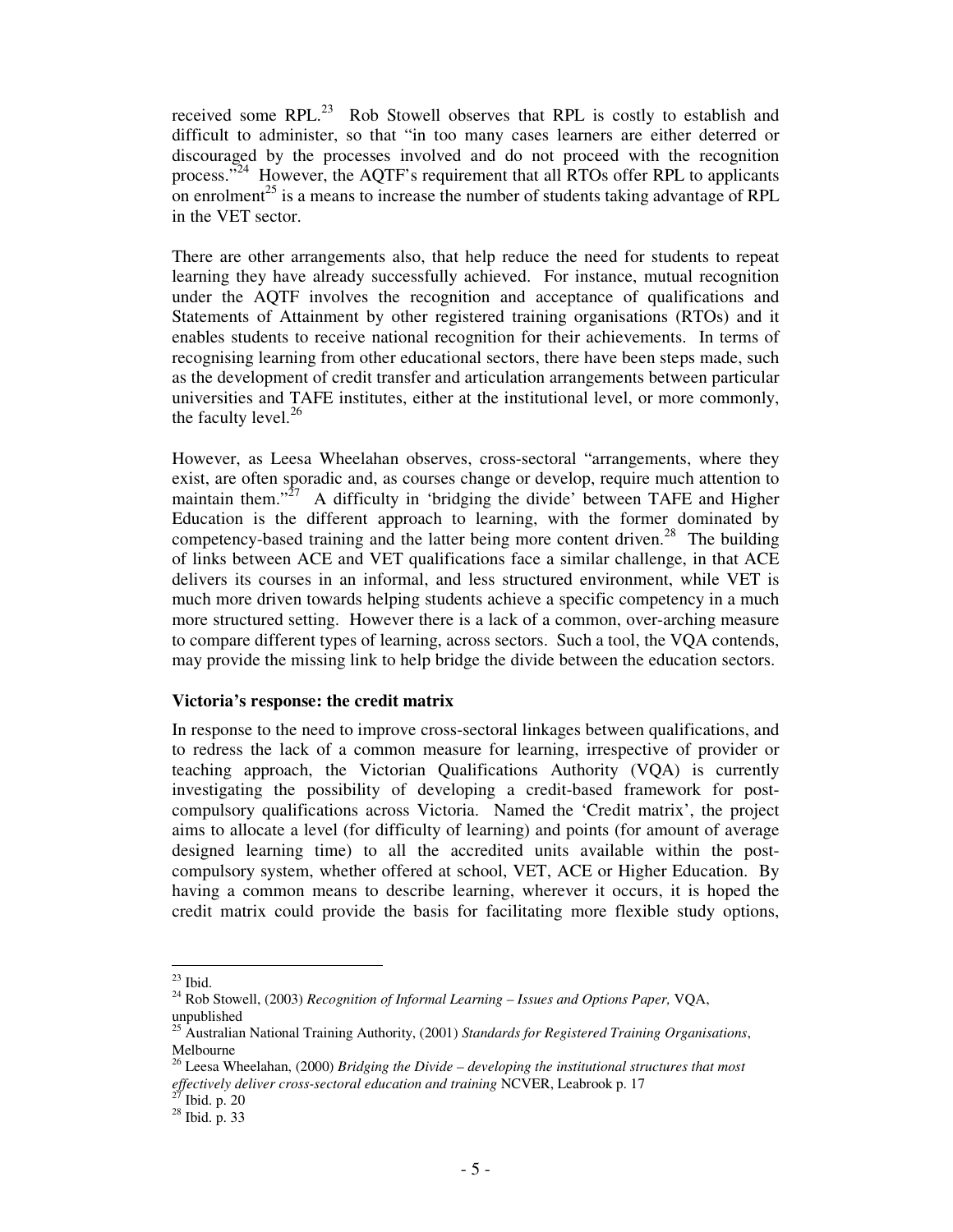better credit transfer arrangements and a single system which outlines study options across education sectors.

Similar systems to the credit matrix are in operation or being developed overseas, such as in New Zealand, Scotland, Wales, Northern Ireland, England, the European Union and South Africa. Although the frameworks differ in approach, they all have similar objectives of seamlessness, flexibility, better course architecture, clearer progression routes and better arrangements for providing credit for prior learning.<sup>29</sup>

Each of the overseas systems are characterised by level descriptors which describe the key characteristics of learning outcomes and allow broad comparisons to be made of qualifications. Although the descriptors vary from framework to framework, they often describe learning outcomes in terms of cognitive skills (for instance, evaluation and analysis), applied skills, complexity and depth of knowledge and level of accountability or autonomy. For example, the Scottish Credit and Qualifications Framework (SCQF) is based on 12 levels, spanning from level 1 for students with "severe and profound learning difficulties to doctoral level (level 12)."<sup>30</sup>

The increase in complexity of learning in the SCQF relates to changes in factors such as

- "Complexity of depth of knowledge and understanding;
- Links to associated academic, vocational or professional practice,
- Degree of integration, independence and creativity required;
- Range of sophistication of application/practice;
- Role(s) taken in relation to other learners/workers in carrying out tasks."<sup>31</sup>

The nature of the descriptors for the credit matrix in Victoria is currently being examined by experts commissioned by the VQA, with initial research suggesting 8 to 10 levels of complexity of learning would be appropriate. 32

The other parameter common to credit frameworks is volume of learning. Based on experience overseas, the VQA at this stage sees volume as being defined by 'average learning time,' meaning the time that the unit designer expects a student to take, on average, to achieve the unit. Average learning time is used in the Scottish framework, and is defined as including any practical work, information retrieval, private study, formal teaching or training, all forms of assessment including work-based activities leading to assessment, and planning and counselling.<sup>33</sup>

## **Possible benefits of the credit matrix**

There are a number of benefits which the VQA believes could flow from the development of a workable credit matrix model. These benefits could help education providers, career advisers, qualification designers and policy makers, but most

<sup>29</sup> Peter Noonan Consulting, (2003) *Credit Matrix Initial Design Final Report* p. 15

<sup>30</sup> Ibid. p. 23

<sup>31</sup> Ibid. p. 23

 $32$  Ibid. p. 8

<sup>33</sup> Victorian Qualifications Authority, (2003) *The Credit Matrix – A Consultation Paper from the Victorian Qualifications Authority,* State of Victoria p. 23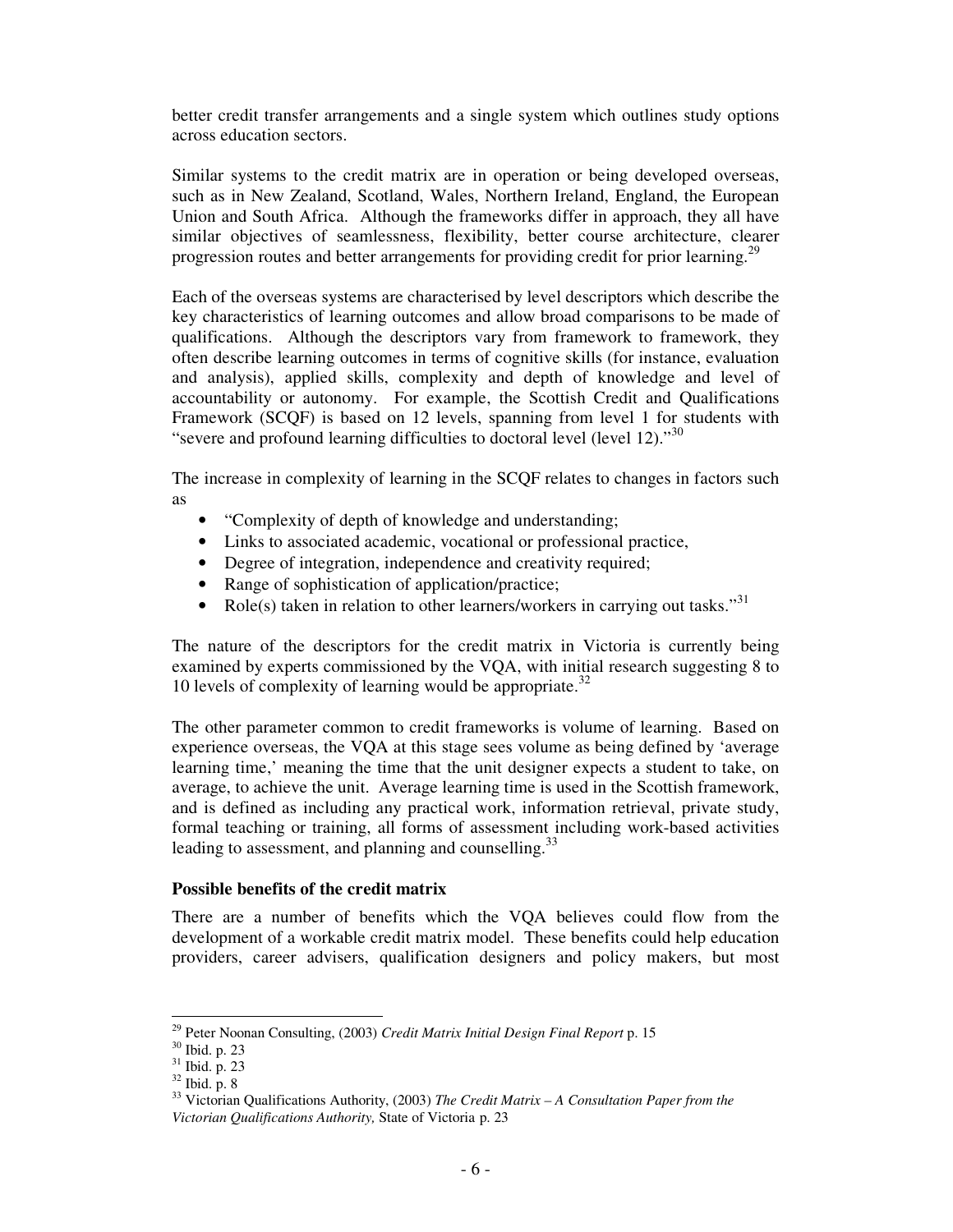importantly, they could help individual students navigate the education and training system.

The credit matrix could enable students to search for appropriate units of study from one central system. Currently in Victoria, in order to search for Vocational qualifications or units, a central database is available to search (National Training Information Service). For Higher Education, students are able to search a different database by qualification (but not unit) through the Victorian Tertiary Admissions Centre. Choices about which secondary certificate, the possibility of VET and apprenticeships and traineeships are communicated through schools and various government websites. Thus there are no clear linkages between units and qualifications across sectors, making it difficult for the student to plan study pathways. A common means to describe all the units across the post-compulsory system would provide a basis for students to compare units of study from different education sectors.

The credit matrix could also support the creation of a 'bank of learning' through the development of a unique student identifier whereby students could be provided with a record of all the learning they have achieved, and accumulate 'credits' as they complete more study. Indeed, there is, as mentioned earlier, data which indicates students and employers alike see the need for some central way to keep track of a student's learning achievements.<sup>34</sup> Tasmania is already, at the commission of ANTA, doing some work in this area by examining the benefits and potential issues in developing a unique student identifier that could be used by an individual for study at a number of institutions, in a number of sectors.

The credit matrix could facilitate more advanced standing arrangements – some such arrangements are already in place, such as the 'Block and mutual credit arrangements for VCE/FE and VCAL qualifications in the VCE.<sup>35</sup> These are arrangements which are published and enable students to know in advance what units count towards what qualifications. There are also examples at the local level where providers develop articulation arrangements between, for instance, a TAFE and university faculty in the same field,<sup>36</sup> however they are often subject to change. By providing a common measure, it is hoped the credit matrix could help make it easier to develop more of these types of arrangements.

If indeed more advanced standing arrangements are put in place, the possibility of a unique student identifier, combined with the ability to search for appropriate courses of study with a common means for comparison means that a student is better able to see and plan study pathways. For instance, *The Credit Matrix – A Consultation Paper from the Victorian Qualifications Authority* provides an example of a student who left school early to work in the family business, and studied a Certificate IV in Small Business Management. The student then decided to go on and study the Diploma, where he might have, on the basis of pre-arranged agreements, received 30 points at level 3 and 30 points at level 4 credit from the Certificate IV towards the Diploma.

<sup>&</sup>lt;sup>34</sup> see footnote 17: Quay Connection, Research Forum and Albany Consulting for ANTA, (2002) *National Strategy for VET 2004-2010: Report on Focus Group Research* p. 3

<sup>35</sup> Victorian Curriculum and Assessment Authority (2004) *VCE and VCAL Administrative Handbook* State of Victoria, Melbourne, p. 134

<sup>36</sup> Leesa Wheelahan, (2000) *Op. Cit.* p. 18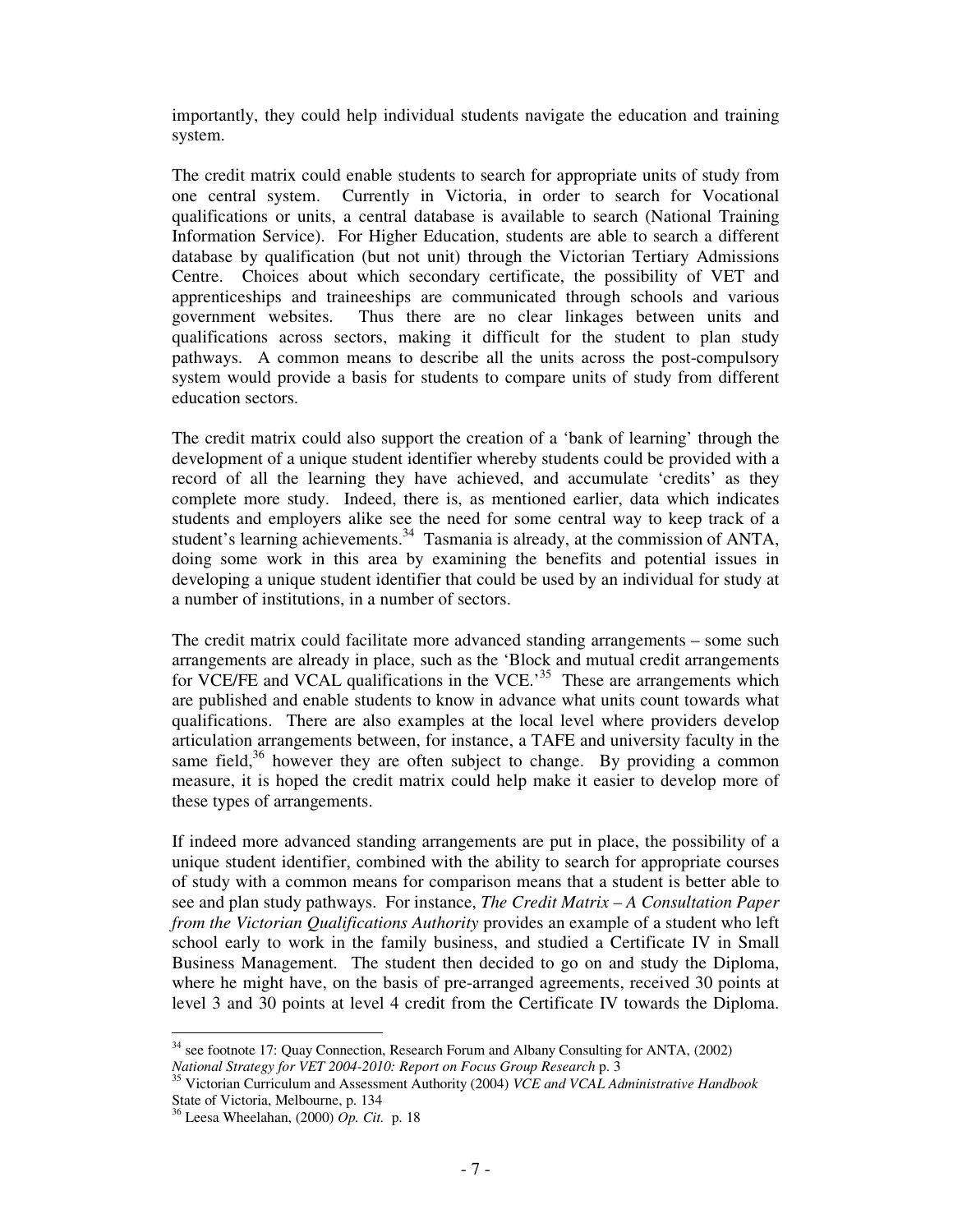Knowing that, the student could see that he had to gain 10 more points at level 4, 20 points at level 5 and 10 at level 7.<sup>37</sup>

The credit matrix also aims to make the process of Recognition of Prior Learning easier. Much of the literature and the findings from the VQA's recent statewide consultation on the credit matrix concept indicate that RPL processes are in many cases not working as well as they could.<sup>38</sup> Although the credit matrix will not remove the need for verification and professional judgement on whether and how much learning can be credited towards a qualification, it does aim to provide a starting point by providing a common base measure from which to judge. Another example is outlined in the VQA's consultation paper, where an education provider who had an individual come seeking RPL for some experience gained through voluntary work, would, knowing that the particular unit in the relevant qualification in this field was 50 points at level 2, have a good starting point for deciding whether or not, on the basis of evidence provided, credit could be granted to the individual.<sup>39</sup>

The VQA believes the credit matrix may also help with qualification design – by providing a common means to describe learning, it may make it easier for qualification designers to design qualifications which draw on elements and curriculum from various education sectors to meet a specific skill gap or which meet the needs of a specific set of students. This is particularly the case given that students are increasingly choosing to study qualifications or parts of qualifications to give them the mix of applied and cognitive skills required in a competitive job market.

Finally, the credit matrix could enable cross-sectoral data capture, in that there is potential for a central database to record (using a common measure) the participation of individuals in education and training. It may better enable policy-makers to understand the extent of cross-sectoral movement, the overall educational attainment of the population and therefore better target programs to where they are needed. It may also enable the creation of a standard to be set in terms of points and levels that works across different qualifications and kinds of learning. A target standard could be defined for young adults requiring, for instance, the achievement of 80 points at level 2 and 100 points at level 3. Setting a standard like this means that it could be met in a number of different ways, whether through achievement in units of qualifications or achievement in whole qualifications such as VCE, VCAL, VET Certificates (including those in General Education for Adults) and university extension studies. 40

Overall, the credit matrix's potential to provide a central means to search for learning options, and to describe learning successfully achieved in the one place, regardless of where it was studied, is conducive to meeting the changing needs of individual learners, who, as discussed, are increasingly needing to study parts of qualifications, from a number of education sectors, and to undertake qualifications that contain units from different education sectors.

<sup>37</sup> Victorian Qualifications Authority, (2003) *The Credit Matrix – A Consultation Paper from the Victorian Qualifications Authority,* State of Victoria p. 16

<sup>38</sup> Victorian Qualifications Authority (2004) *Qualifications and Pathways – Emerging Themes and New Directions* State of Victoria p. 13

<sup>39</sup> Victorian Qualifications Authority, (2003) *The Credit Matrix – A Consultation Paper from the Victorian Qualifications Authority,* State of Victoria p. 18

 $40$  Ibid. p. 16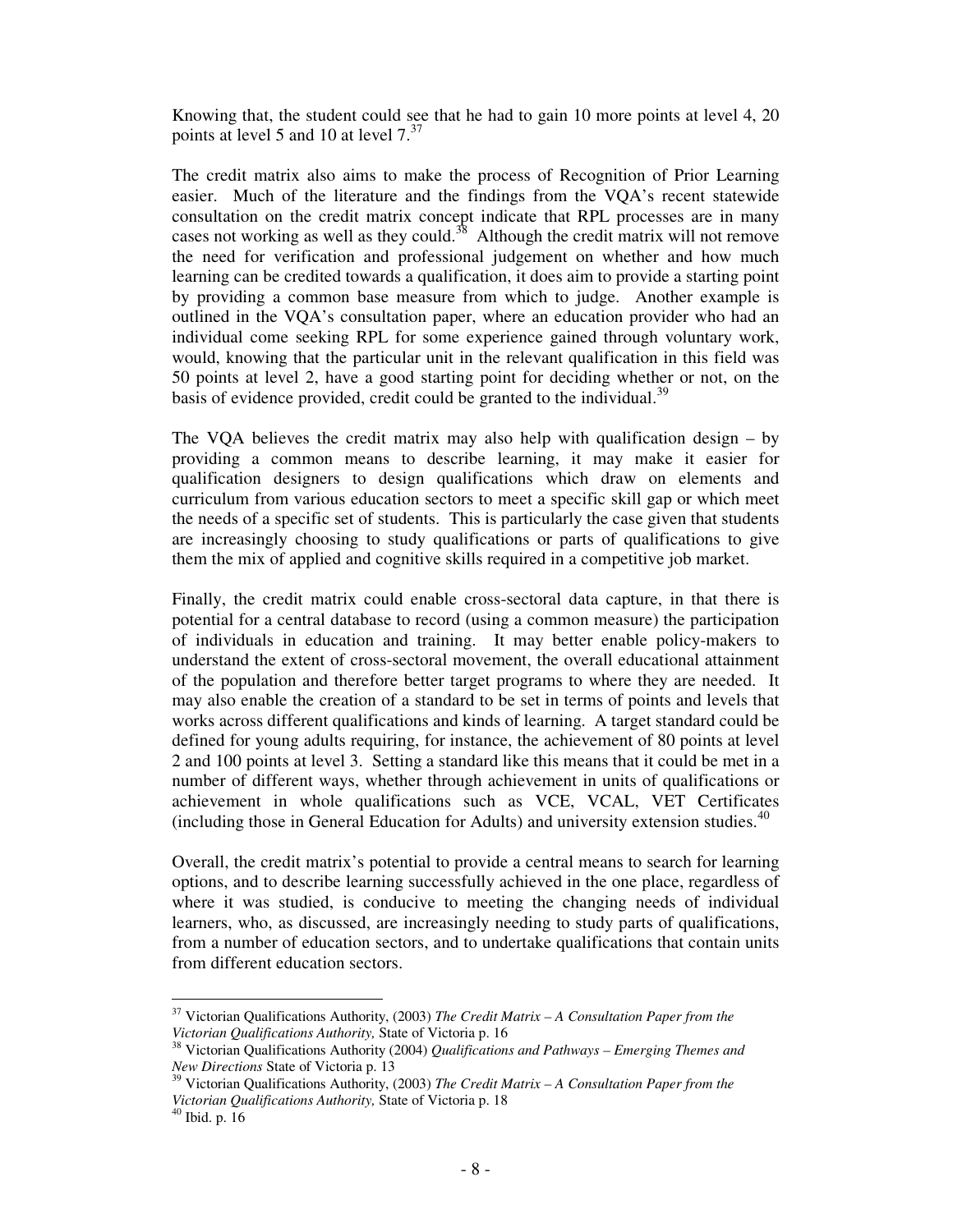#### **Challenges in developing a model**

Nevertheless, there are a number of challenges in developing and implementing a workable and effective credit-based framework. Firstly, the VQA has jurisdiction for all post-compulsory qualifications except in Higher Education, and in Victoria only. Thus, the development of a credit matrix in which Higher Education participates will depend on cooperation and extensive consultation.

Secondly, in the consultation paper, the VQA has stated that the credit matrix "would be designed to align with the Australian Qualifications Framework (AQF) and, with the current and future qualifications needs of Victoria in mind, enhance its operation." 41 Thus a key challenge will be to develop a model of the credit matrix that achieves just that – that provides a way to compare units and qualifications across sectors, thereby making the qualifications system easier to use and understand.

Indeed, based on the experience of other countries, the VQA believes the credit matrix should be like the Scottish model, insofar as it should be "enabling". In other words, it should not prescribe how qualifications should be designed but rather describe the units inside them in terms of volume and level of difficulty of learning. In this way, the SCQF describes units of study, but does not regulate credit transfer – credit transfer remains the domain of the individual institutions. In terms of credit for units from different education sectors in the credit matrix, the ability, therefore, for all stakeholders to agree on the nature of the levels will be of vital importance.

How volume of learning is defined will also be an important factor for consideration. While there are no specific time requirements for VET certificates within the AQF because the emphasis is on achieving a competency, the States and Territories do assign nominal hours to whole VET qualifications and to units of competence for funding and performance reporting purposes.<sup>42</sup> School and Higher Education qualifications, on the other hand, tend to consist of units which are organised around semesters, reflecting more organisational requirements rather than average learning time.<sup>43</sup> How volume is defined in the credit matrix will therefore have to balance out these different methods for measuring learning time.

## **Progress on the credit matrix**

The VQA completed a statewide consultation on the concept of the credit matrix in September 2003. During the consultation period the VQA held over 50 workshops across the state and sent the consultation paper to over 2500 stakeholders. Views were obtained from over 1200 organisations and individuals, representing views of students, parents, schools, TAFEs, adult and community education centres, Registered Training Organisations, universities, Industry Training Boards, unions, employer groups and other State and Federal bodies. The consultation showed strong and broad-based support for the concept.

At the same time, the VQA commissioned a small group of experts (Peter Noonan Consulting) to undertake some initial exploratory work on the broad parameters of a

 $41$  Ibid. p. 10

<sup>42</sup> Noonan (2003) *Op. cit.* p. 30

<sup>43</sup> Ibid. p. 30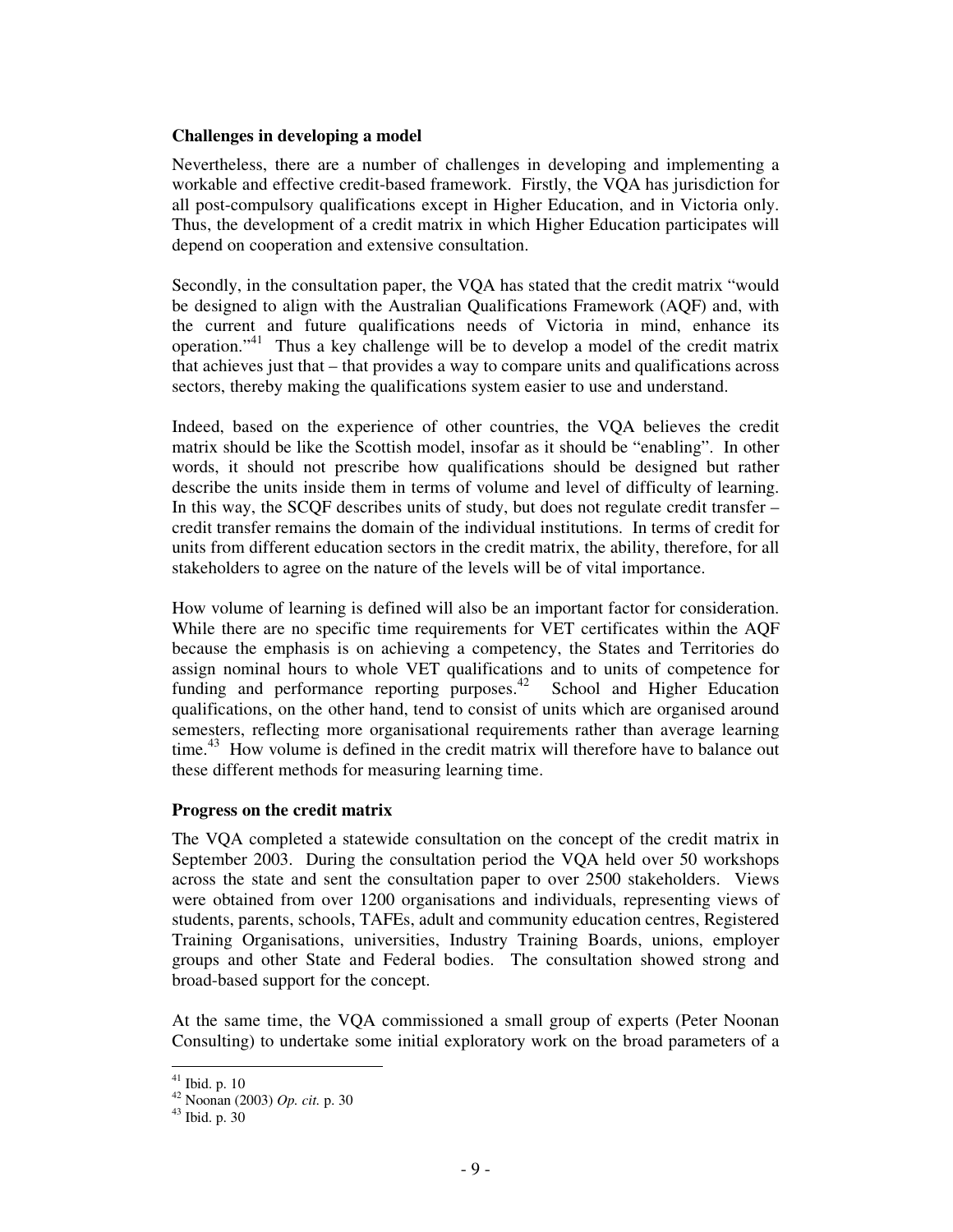model. The work was undertaken on the understanding that the continuation of the work would be based on the outcomes of the consultation. The report reviewed overseas developments in credit frameworks and explored some of the technical aspects of developing a model which would work in Victoria.

The VQA also established a Stakeholder Reference Group, which provides expert advice from a variety of perspectives, including VET, ACE, schools, Higher Education and business, in providing feedback on the development of the credit matrix model.

Given the positive outcomes of the consultation, the VQA Board has agreed to continue work on the credit matrix up until June 2004, at which point a decision will be made about the nature and scale of any further development. To this end, the VQA has commissioned further work on developing a detailed model, and has also set up a number of modelling projects to provide on the ground advice. Following the advice from the statewide consultation, the VQA has also established links with key stakeholders, particularly industry and Higher Education, to inform the development of the model.

# **Conclusion**

The credit matrix addresses a problem which has been faced by students and providers alike for a long period of time – a lack of an overarching means to describe learning, wherever it occurs. Given recent trends in patterns of student learning towards studying units and qualifications from different education sectors, it is particularly important that students' needs for better recognition of the learning they have already achieved, and better procedures to ensure that all learning counts, are met.

However, there are a number of challenges in developing the credit matrix, including the development of level descriptors and a method for defining volume of learning. Of vital importance is the need for it to be well supported and informed by the views of stakeholders. The VQA is therefore undertaking the credit matrix project through a number of small steps and is seeking feedback along the way. As mentioned above, the VQA has completed a statewide consultation on the initial concept of the credit matrix already, with the outcomes indicating strong and broad-based support.

A system like the credit matrix could solve problems for many sectors: for example, in schools it may play a part in student engagement and retention by facilitating more participation in VET and work-based learning; in vocational education and training it will assist with RPL and articulation processes; in ACE it will assist articulation to VET; and for universities, it will assist credit transfer, articulation and RPL. Most importantly, the credit matrix could help meet the learning needs of students (both young and adult) who are increasingly demanding learning from different education sectors.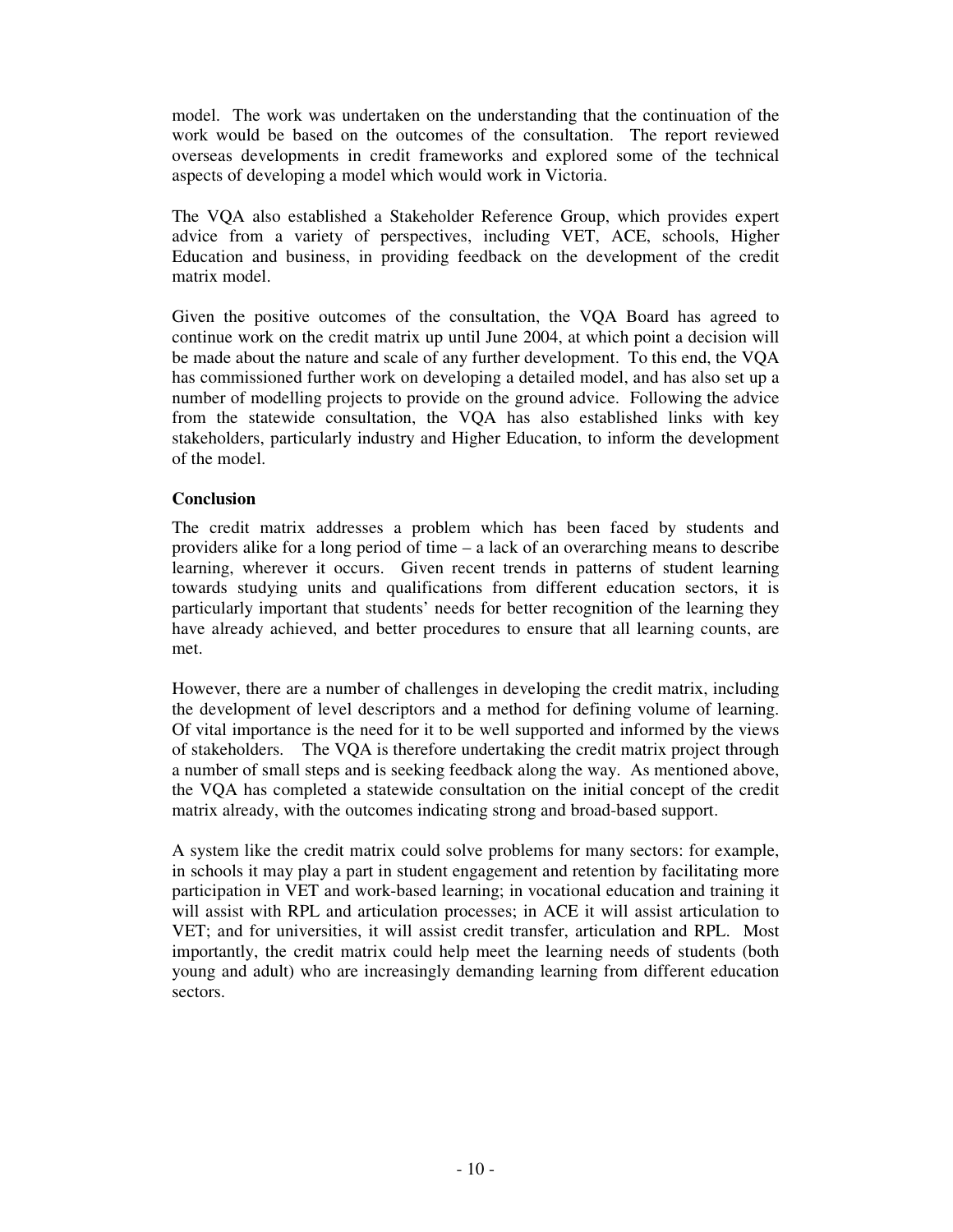## **References**

Australian National Training Authority, (2001) *Standards for Registered Training Organisations*, Melbourne

Australian Vice-Chancellors' Committee, (2002) *Forward from the Crossroads: pathways to effective and diverse Australian Universities - The AV-CC Submission to to the Higher Education Review*, Canberra, http://www.backingaustraliasfuture.gov.au/submissions/issues\_sub/pdf/i354.pdf Accessed 1 February 2004

K. Bowman, B. Clayton, A. Bateman, B. Knight, P Thomson, J. Hargreaves, K. Blom and M Enders (2003) *Recognition of Prior Learning in the VET Sector,* NCVER, Adelaide

Chappell, Clive; Hawke, Geof; Rhodes, Carl; Solomon, Nicky, *Major Research Program for Older Workers: Stage 1 – the conceptual framework*, The Oval Research Centre http://www.oval.uts.edu.au/publications/index.html Accessed 20 January 2004

Department of Education and Training (2003) *Corporate Plan 2003-*06 State of Victoria, Department of Education and Training

Department of Education and Training, (2003), *Ministerial Statement on Adult Community Education: Consultation Discussion Paper,* State of Victoria

Department of Education, Science and Training (2002) *Varieties of Learning* http://www.backingaustraliasfuture.gov.au/publications/varieties\_of\_learning/3.htm Accessed 2 February 2004

Department of Premier and Cabinet, (2001) *Growing Victoria Together,* http://www.dpc.vic.gov.au/CA256D800027B102/Lookup/GVTBookletWord/\$file/G VTtext.doc Accessed 12 January 2004

Dolheguy, Robyn; Dalton, Jenny; Wilde, Carmel and Henry, John (2003) *Geelong Region VET Student Survey* Smart Geelong Region LLEN

Education Times, "VCAL leads path to success" October 9, 2003, Vol 11 No. 16, Department of Education and Training, Melbourne p. 1

Karmel, Tom and Nguyen, Nhi, (2003) *Australia's tertiary education sector: paper presented to the Centre for Economics of Education and Training 7 th National Conference* National Centre for Vocational Education Research

Moodie, Gavin, (2002) "VET Higher Ed Transfers and the structure of tertiary education" AVETRA Conference Paper http://www.avetra.org.au/abstracts\_and\_papers\_2003/Moodie.pdf Accessed 2 February 2004